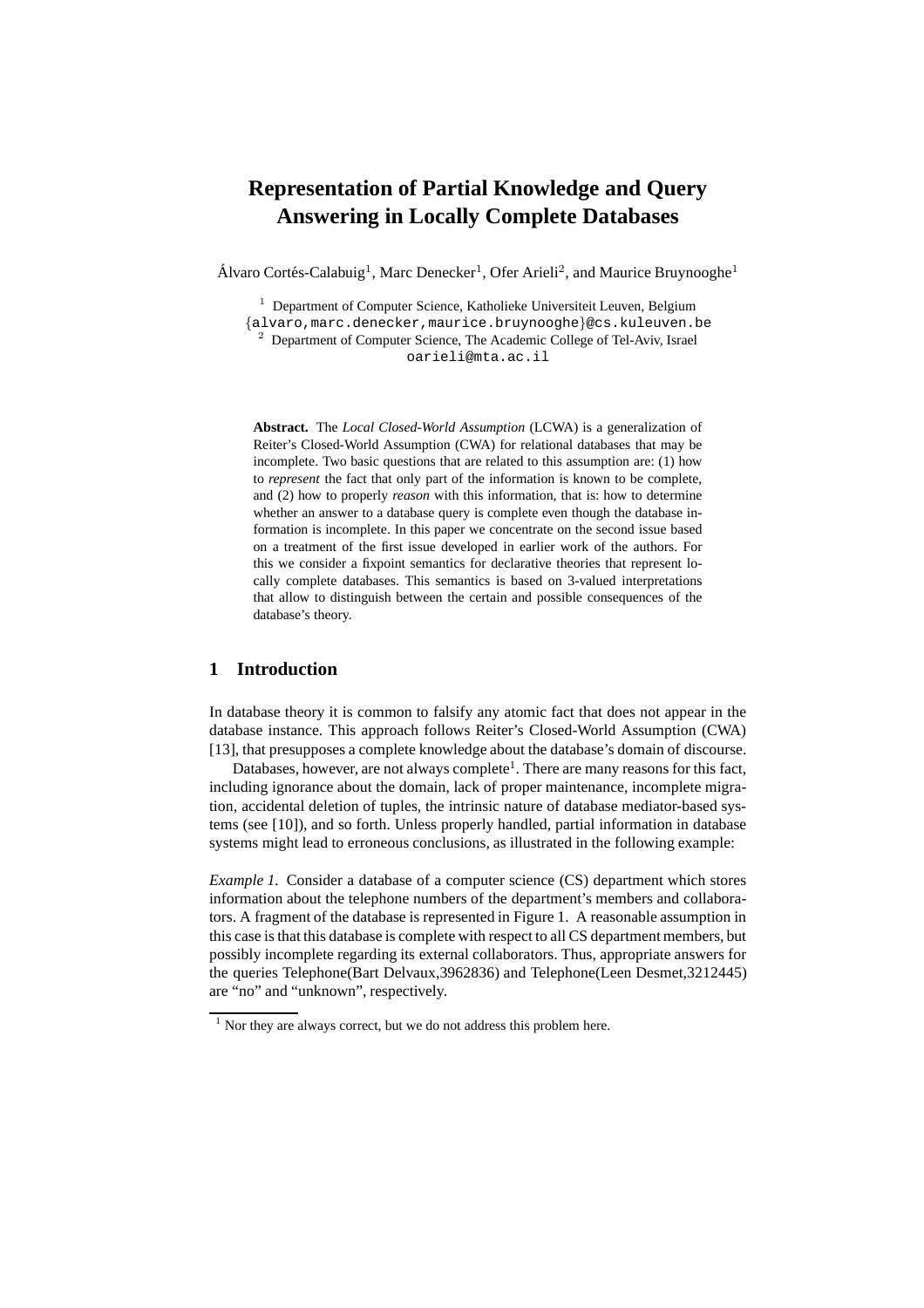| Telephone           |           | Deparment           |                         |
|---------------------|-----------|---------------------|-------------------------|
| Name                | Telephone | Name                | Department              |
| Leen Desmet         | 6531421   | <b>Bart Delvaux</b> | Computer Science        |
| <b>Bart Delvaux</b> | 5985625   | Leen Desmet         | Philosophy              |
| Tom Demans          | 5845213   | Tom Demans          | <b>Computer Science</b> |

**Fig. 1.** A database of contact phone numbers for a CS department

Example 1 illustrates a situation in which database information is *locally* complete, and so applying the CWA is not realistic, and might even lead to wrong conclusions. The other extreme approach, known as *Open-World Assumption* (OWA) [1, 9], is often used for maintaining distributed knowledge, e.g. for mediator-based systems. In this approach a relational database is considered as a correct but possibly incomplete representation of the domain of discourse. The main weakness of the OWA is that it does not allow to express locally complete information, and so in the example above, for instance, one cannot state a full knowledge regarding the phone numbers of the CS department members.

In order to overcome the drawbacks of the CWA and the OWA in representing partial knowledge in reality, Etzioni [6] and Motro [12] introduced the notion of *Local Closed-World Assumption* (LCWA) that, intuitively, is *"a specification of the areas in the real world in which a database contains all true tuples"* [3]. In Example 1, for instance, such an assumption would state a meta-knowledge that the information in the Telephone relation is complete for the members of the CS department.

At the practical level, the LCWA poses some important challenges. First, a proper way of *representing* the fact that only part of the information is known to be complete is required. In the literature there are several proposals for this, using e.g. theories in a logic programming style [7] or second-order circumscriptive formulae [5]. Here we follow the first-order representation considered in  $[3]$ <sup>2</sup>. Another challenge, which is addressed in this paper, is the problem of query answering in the presence of LCWA. This involves not only the query computation itself, but also a determination whether the query answer is complete even though the database information is incomplete. Our approach is based on a 3-valued fixpoint semantics and corresponding algorithms for constructing a 3-valued interpretation that evaluates queries under certain and possible semantics. More specifically, the following issues are addressed:

**Fixpoint theory for the LCWA.** A sound fixpoint operator for the LCWA is introduced, and conditions for assuring its completeness are defined. This yields a mechanism for computing a 3-valued interpretation that approximates all the 2 valued interpretations of the database's theory and so allows informative query answering.

 $2<sup>2</sup>$  It is shown there that this representation and its second-order derivative capture and generalize both Reiter's CWA and the OWA.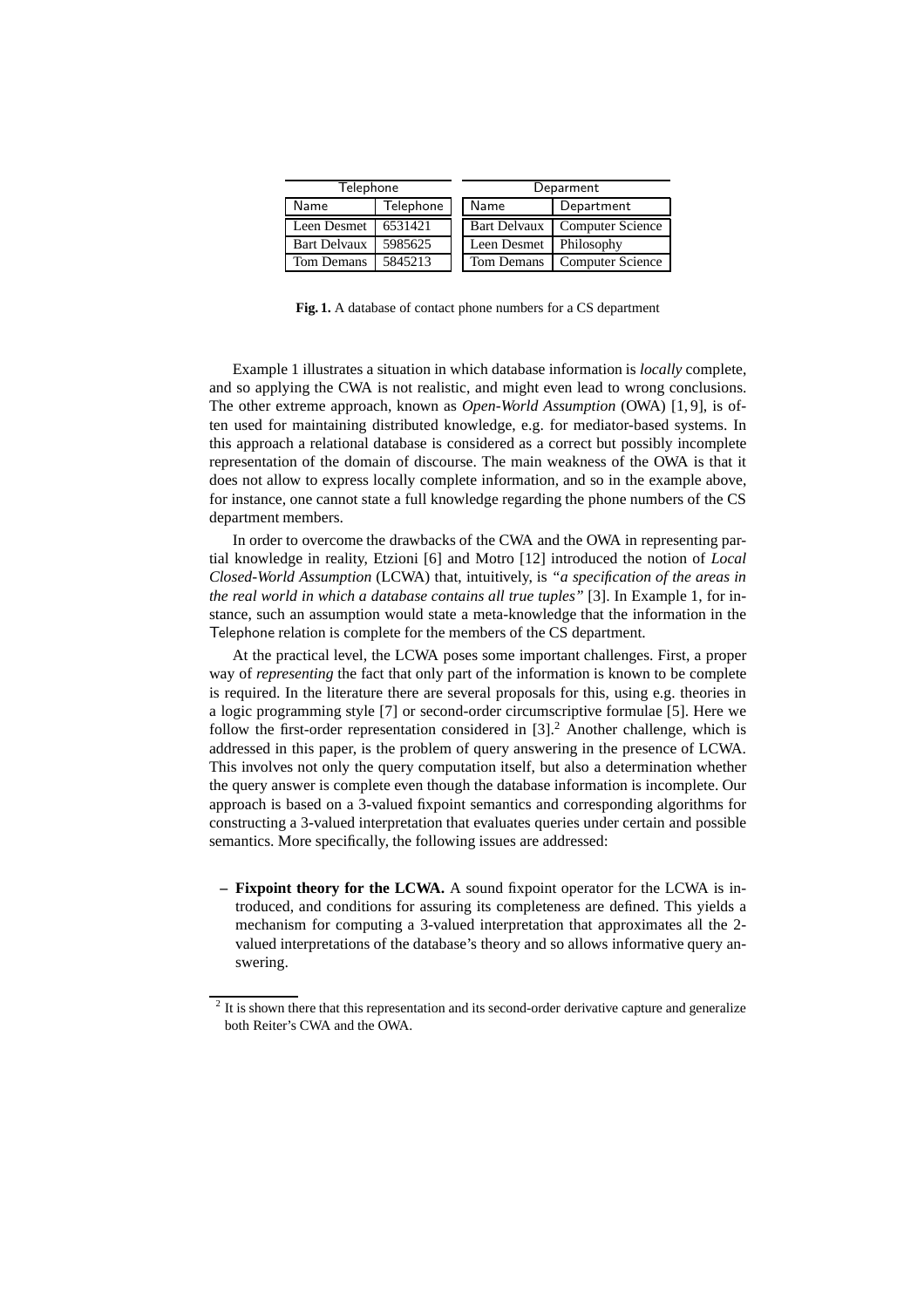- **Query answering algorithm.** A simple yet general algorithm for query answering under the LCWA is presented. It distinguishes between certain and possible answers and can be easily implemented by standard relational databases engines.
- **Reconciliation of paradigms.** Alternative approaches to the LCWA are considered. In particular, LCWA handling in the context of database systems [3, 12, 11] is related to LCWA formalizations for modelling logic-based agents [5, 6].

The rest of this paper is organized as follows. In Section 2 we recall some preliminary definitions and facts about the LCWA. In Section 3 we introduce a fixpoint semantics for locally complete databases, and in Section 4 we define corresponding query answering formalisms. Some related works are discussed in Section 5 and future research is sketched in Section 6. Full proofs of all the propositions in this paper appear in [2].

## **2 Preliminaries**

In what follows we denote by  $\Sigma$  a first-order vocabulary consisting of predicate symbols  $\mathcal{R}(\Sigma)$  (a relational schema in database terminology) and a finite set  $\mathcal{C}(\Sigma)$  of constants representing the elements of the domain of discourse. For a formula  $\Psi$  in  $\Sigma$  we denote by  $\Psi[\overline{x}]$  that the free variables of  $\Psi$  are a subset of  $\overline{x}$ . The Herbrand base of  $\Sigma$  is the set  $HB(\Sigma)$  of atomic formulas formed using  $\mathcal{C}(\Sigma)$  and the predicate symbols in  $\mathcal{R}(\Sigma)$ . A *database* is a finite set of ground atoms in Σ.

**Definition 1.** [3] A *local closed-world assumption* (LCWA), is an expression of the form

$$
\mathcal{LCWA}\left(P(\overline{x}), \Psi[\overline{x}]\right),
$$

where  $P \in \Sigma$  is a predicate symbol, called the LCWA's *object*; and  $\Psi[\overline{x}]$ , called a *window of expertise* for  $P$ , is a first-order formula over  $\Sigma$ .

*Example 2.* The expression  $LCWA$  (Tel $(x, y)$ , Dept $(x, CS)$ ) is a local closed-world assumption stating that the telephone numbers of all the members of the computer science department are known. That is, for every  $x_0$  in  $\{x \mid \text{Depth}(x, \text{CS})\}$  (the window of expertise for Tel), all atoms of the form Tel( $x_0, y$ ) are in the database.

**Definition 2.** [3] Let  $\theta = \mathcal{LCWA}(P(\overline{x}), \Psi[\overline{x}])$  be a local closed-world assumption and D a database under vocabulary  $\Sigma$ . Denote by  $P^D$  the set of tuples corresponding to the set of atoms of P in D. We abbreviate the formula  $\bigvee_{\overline{a} \in P^D} (\overline{t} = \overline{a})$  by  $P(\overline{t}) \in P^D$ , where  $\overline{t}$  is a tuple of terms. The *meaning* of  $\theta$  under D is the formula

$$
\mathcal{M}_D(\theta) = \forall \overline{x} \bigg( \Psi[\overline{x}] \supset \big( P(\overline{x}) \supset (P(\overline{x}) \in P^D) \big) \bigg).
$$

The intuition behind this formula is simple: for all tuples  $\bar{x}$  of domain elements such that  $\Psi(\overline{x})$  holds in the *real world*, if  $P(\overline{x})$  is true (again, in *reality*), then  $\overline{x}$  must be a tuple in the table of  $P$  in  $D$ .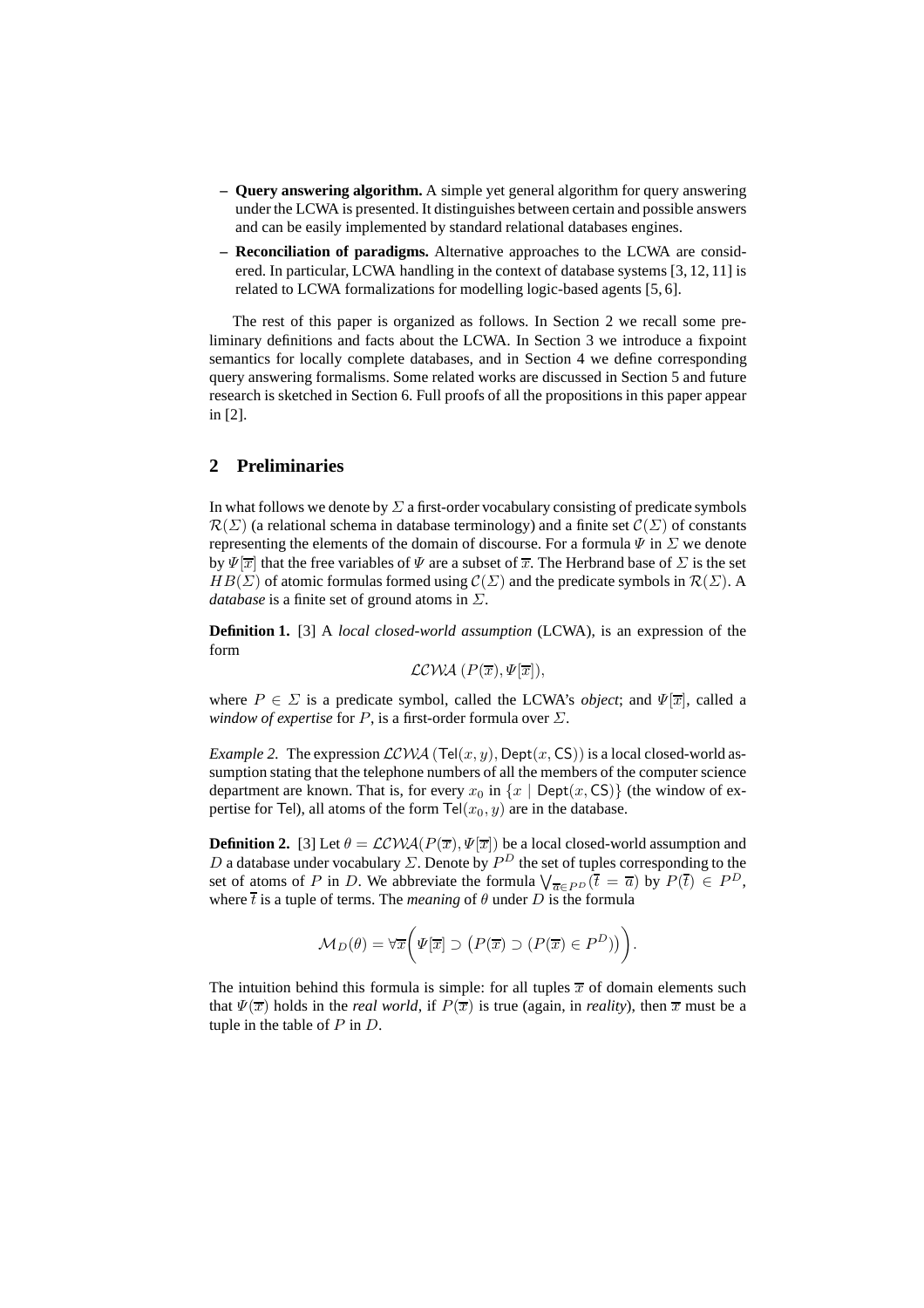*Example 3.* The meaning of  $\theta = \mathcal{LCWA}$  (Tel(x, y), Dept(x, CS)) in the database D of Example 1 is given by

$$
\mathcal{M}_D(\theta) = \forall x \forall y (\text{Depth}(x, \text{CS}) \supset \text{Tel}(x, y) \supset
$$

$$
((x = \text{Leen} \text{Desmet} \land y = 6531421) \lor (x = \text{Bart} \text{Delvaux} \land y = 5985625)
$$

$$
\lor (x = \text{Tom} \text{ Demans} \land y = 5845213)))
$$

In some cases, we may want to express within the same expression local closedworld assumption on different predicates. In doing so, we need to extend the basic notion of an LCWA expression to allow for set of objects:

$$
\theta = \mathcal{LCWA} (\{P_1(\overline{x}_1), \ldots, P_n(\overline{x}_n)\}, \Psi[\overline{x}]),
$$

where the  $P_i \in \Sigma$  are predicate symbols (the LCWA's objects) and  $\Psi[\overline{x}]$  is a first-order formula over  $\Sigma$  with free variables  $\overline{y}$  s.t.  $\overline{y} \subseteq \bigcup_{i=1}^n \overline{x}_i = \overline{x}$ . When an LCWA expression takes this form, the meaning of  $\theta$  under a database D is extended as follows:

$$
\mathcal{M}_D(\theta) = \forall \overline{x} \Big( \Psi[\overline{x}] \supset \big( \bigwedge_{i=1}^n \big( P_i(\overline{x}_i) \supset \big( P_i(\overline{x}_i) \in P_i^D \big) \big) \big) \Big).
$$

In this paper we assume only one predicate object for each LCWA expression. As the following proposition shows, this assumption does not harm generality:

**Proposition 1.** [3] *Given a formula*  $\Psi$ *, denote by*  $\exists \exists \vec{x}$  *the existential quantification of all free variables in*  $\Psi$ *, except those in*  $\overline{x}$ *. Let*  $\theta = \mathcal{LCWA}(\{P_1(\overline{x}_1), \ldots, P_n(\overline{x}_n)\}, \Psi)$  $\partial_i$  and  $\partial_i = \mathcal{LCWA}(P_i(\overline{x_i}), \exists \overline{\vert_{\overline{x_i}}} \Psi)$ ,  $i = 1, \ldots n$ . Then  $\mathcal{M}_D(\theta) \equiv \bigwedge_{i=1}^{n} \mathcal{M}_D(\theta_i)$ .

Similarly, one may split a disjunctive window of expertise to its disjuncts and still preserve the original LCWA, and any collection of LCWAs on the same predicate may be combined to one (disjunctive) LCWA.

**Proposition 2.** Let  $\theta = \mathcal{LCWA} (P(\overline{x}), \bigvee_{i=1}^{n} \Psi_i[\overline{x}_i])$  and  $\theta_i = \mathcal{LCWA} (P(\overline{x}), \Psi_i[\overline{x}_i]),$  $i=1,\ldots,n$ . Then  $M_D(\theta) \equiv \bigwedge_{i=1}^n \mathcal{M}_D(\theta_i)$ .

In the sequel we assume, without loss of generality, one LCWA expression per predicate of  $\mathcal{R}(\Sigma)$ . The predicates in  $\mathcal{R}(\Sigma)$  that do not appear as objects in any LCWA expression are considered as objects of LCWAs in which the windows of expertise is false. In other words, there is no context in which those predicates are complete.

The meaning of a database is now defined by the conjunction of its atoms augmented with the meaning of the given local closed-word assumptions, and the following two general assumptions:

- **–** *Domain Closure Axiom*:  $\mathsf{DCA}(\Sigma) = \forall x (\bigvee_{i=1}^{n} x = C_i),$
- **–** *Unique Name Axiom*:  $\mathsf{UNA}(\Sigma) = \bigwedge_{1 \leq i < j \leq n} C_i \neq C_j$ ,

where  $C_1, \ldots, C_n$  are the constant symbols of  $\Sigma$  (i.e., in  $\mathcal{C}(\Sigma)$ ).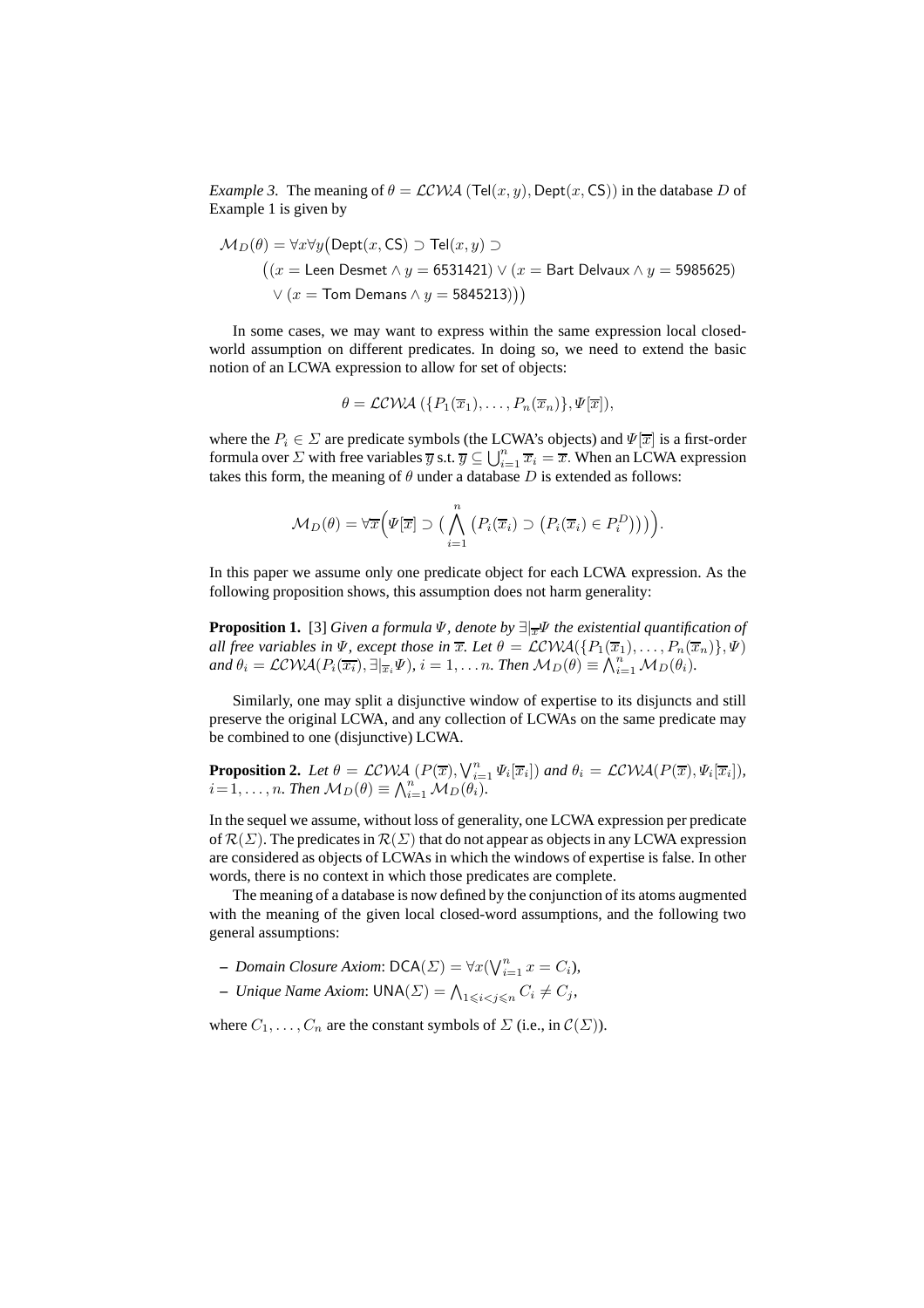**Definition 3.** Let D be a database and let L be a set of LCWA expressions  $\theta_i$  $LCWA(P_i, \Psi_i), j=1, \ldots, n$  applied on D. The *meaning* of D and L is given by:

$$
\mathcal{M}(D,\mathcal{L})=\bigwedge_{A\in D}A\wedge\bigwedge_{j=1}^n\mathcal{M}_D(\theta_j)\wedge\mathsf{UNA}(\varSigma)\wedge\mathsf{DCA}(\varSigma).
$$

The theory consisting of the meaning of  $D$  and  $\mathcal L$  is consistent and decidable<sup>3</sup>. Consistency is shown in [3] and decidability follows from the fact that the language does not contain function symbols and that UNA and DCA are imposed, ensuring a fixed and finite domain. Note also that each model of this theory is isomorphic to a Herbrand model.

Our goal is to evaluate queries with respect to the meaning  $\mathcal{M}(D,\mathcal{L})$  of a database D and a set  $\mathcal L$  of LCWA expressions. In this context, particularly interesting queries are those formulas that are either entailed by  $\mathcal{M}(D,\mathcal{L})$  or are necessarily falsified by it. Such queries induce definitive answers. This idea is formalized in different ways in [3, 6, 11]. In what follows we adopt the definition of [6].

**Definition 4.** A first-order theory Γ determines *complete world information* (CWI) on a query  $\mathcal{Q}[\overline{x}]$  iff for every ground tuple  $\overline{d}$ , either  $\Gamma \models \mathcal{Q}[\overline{d}]$  or  $\Gamma \models \neg \mathcal{Q}[\overline{d}]$  holds.

Observe that the LCWA and CWI are related concepts that capture different phenomena. The LCWA expresses completeness of a set of atoms in a relational database while the CWI identifies completeness of queries posed to the databases. Frequently, one or more LCWAs determine CWI on a query with respect to a given database. In Section 3 we consider sufficient conditions for assuring this.

As the meaning  $\mathcal{M}(D,\mathcal{L})$  of a database is a first-order formula, one way of evaluating queries is by using off-the-shelf theorem provers. This requires a new derivation for every ground instance of the query, which makes the whole process time consuming. An alternative approach is to generate a 3-valued Herbrand interpretation approximating all models of  $\mathcal{M}(D,\mathcal{L})$  and then evaluate different queries with respect to this interpretation. The advantage of this approach is twofold. From a theoretical point of view, it is a good tool to distinguish the complete consequences of the theory from the incomplete ones, and in particular CWI can be easily determined. From a more practical perspective, the 3-valued Herbrand interpretation can be used to compute approximating answers to queries. In the next sections we consider this approach.

### **3 3-valued fixpoint theory for LCWA**

#### **3.1 3-valued semantics**

The truth values  $THREE = \{t, u, f\}$ , standing for true, unknown and false, of 3valued semantics are usually arranged in two orders: the truth order,  $\leq$ , which is a linear order given by  $f \leq u \leq t$ , and the precision order  $\leq_p$ , which is a partial order

 $3$  There is an effective way of deciding whether any given sentence is a theorem of the theory.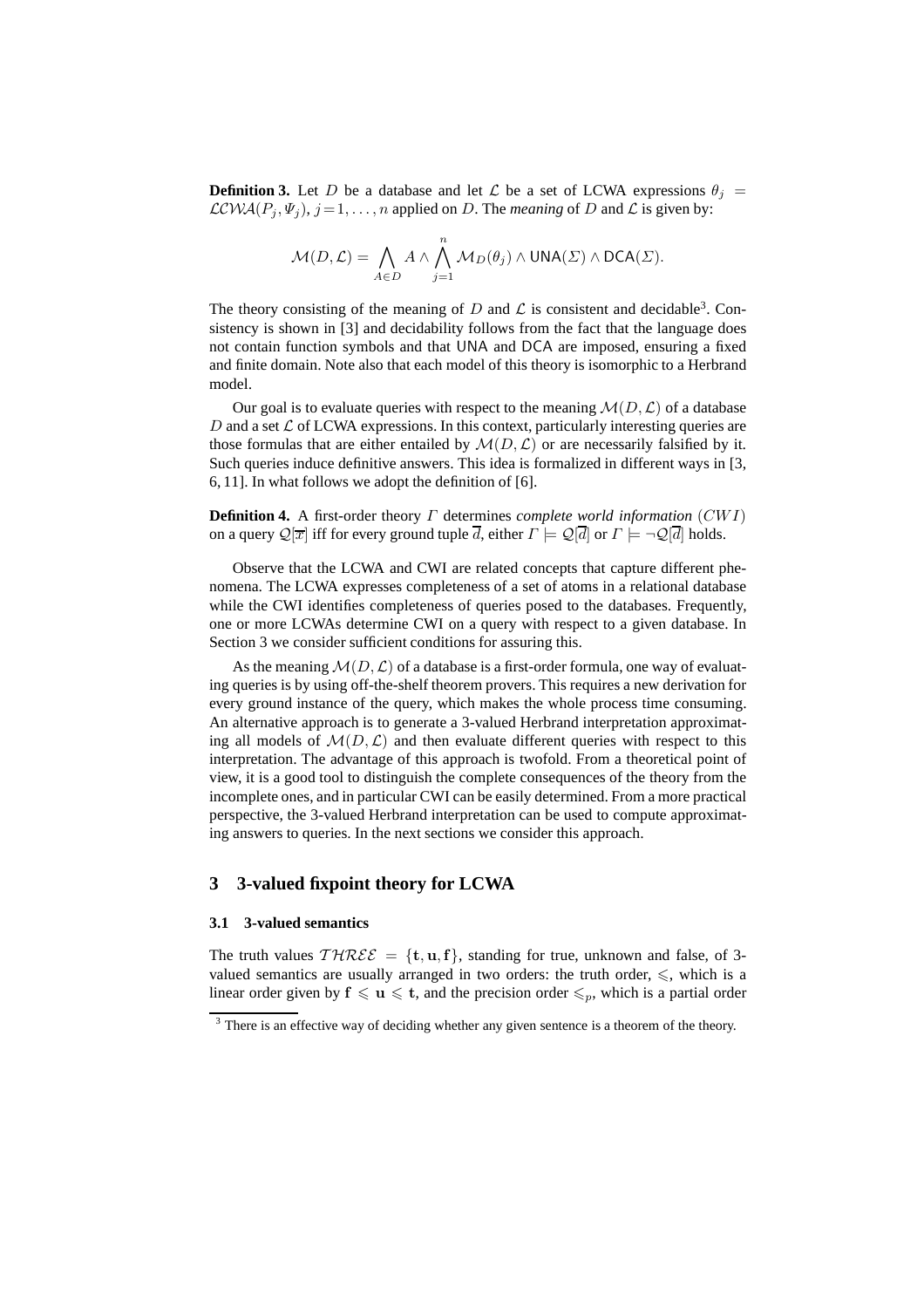on  $THREE$  in which **u** is the least element, and **t** and **f** are incomparable maximal elements. The structure of  $THREE$  is drawn in the following diagram.



The conjunction  $\wedge$  in  $\mathcal{THREE}$  is defined by the  $\le$ -glb of this structure, the disjunction  $\vee$  is defined by the  $\le$ -lub, and the negation operator  $\neg$  is associated with the  $\le$ -involution, that is:  $\neg$ **t** = **f**,  $\neg$ **f** = **t**, and  $\neg$ **u** = **u**.

In this paper we focus on Herbrand interpretations. Two-valued (respectively, 3 valued) (Herbrand) interpretations of  $\Sigma$  are total functions from the set  $HB(\Sigma)$  of all ground atoms of  $\Sigma$  to the set of truth values  $\{t, f\}$  (respectively, to the elements in  $THREE$ ). Equivalently, two-valued interpretations are sometimes represented as sets of (true) atoms. Extensions to complex formulas are as usual. An interpretation I  $satisfies$  a formula  $\psi$  if  $\psi^I={\bf t}; I$  satisfies a set  $\varGamma$  of formulas if it satisfies every formula in  $\Gamma$ . In this case I is called a *model* of  $\Gamma$ . The orders  $\le$  and  $\leq_p$  between truth values are extended to 3-valued Herbrand interpretations by pointwise comparisons. For a fixed  $\Sigma$ , the set  $\mathfrak L$  of 2-valued Herbrand  $\Sigma$ -interpretations forms a complete lattice under  $\leq$ . The set  $\mathfrak{L}^c$  of 3-valued Herbrand  $\Sigma$ -interpretations is a chain complete poset<sup>4</sup> under  $\leq_p$ .

There is an interesting lattice theoretic way to construct the 3-valued interpretations from L. Given a lattice L, we can define  $\mathcal{L}_c$  as the set of *consistent* pairs  $(x, y) \in \mathcal{L}$ , i.e., pairs such that  $x \leq y$ . On  $\mathfrak{L}_c$ , we can define two orders:

1.  $(x, y) \leqslant (x', y')$  if  $x \leqslant x'$  and  $y \leqslant y'$ 2.  $(x, y) \leqslant_p (x', y')$  if  $x \leqslant x'$  and  $y' \leqslant y$ 

In general,  $\leq$  is a lattice order and  $\leq_p$  is a chain-complete order. The following mapping from 3-valued interpretations  $K$  to consistent pairs  $(I, J)$  of two-valued interpretations is a one-to-one correspondence from  $\mathfrak{L}^c$  to  $\mathfrak{L}_c$ , preserving both  $\leq$  and  $\leq_p$ .

$$
I = \{ P(\overline{a}) \in HB(\Sigma) \mid P(\overline{a})^{\mathcal{K}} = \mathbf{t} \}
$$

$$
J = \{ P(\overline{a}) \in HB(\Sigma) \mid P(\overline{a})^{\mathcal{K}} = \mathbf{t} \text{ or } P(\overline{a})^{\mathcal{K}} = \mathbf{u} \}
$$

Conversely, K can be constructed from  $(I, J)$  by defining for every atom  $P(\overline{a})$ :

$$
P(\overline{a})^{\mathcal{K}} = \begin{cases} \mathbf{t} & \text{if } P(\overline{a})^I = \mathbf{t} \\ \mathbf{f} & \text{if } P(\overline{a})^J = \mathbf{f} \\ \mathbf{u} & \text{otherwise} \end{cases}
$$

<sup>&</sup>lt;sup>4</sup> A poset P is chain-complete if every totally ordered subset  $C \subseteq P$  has a least upper bound.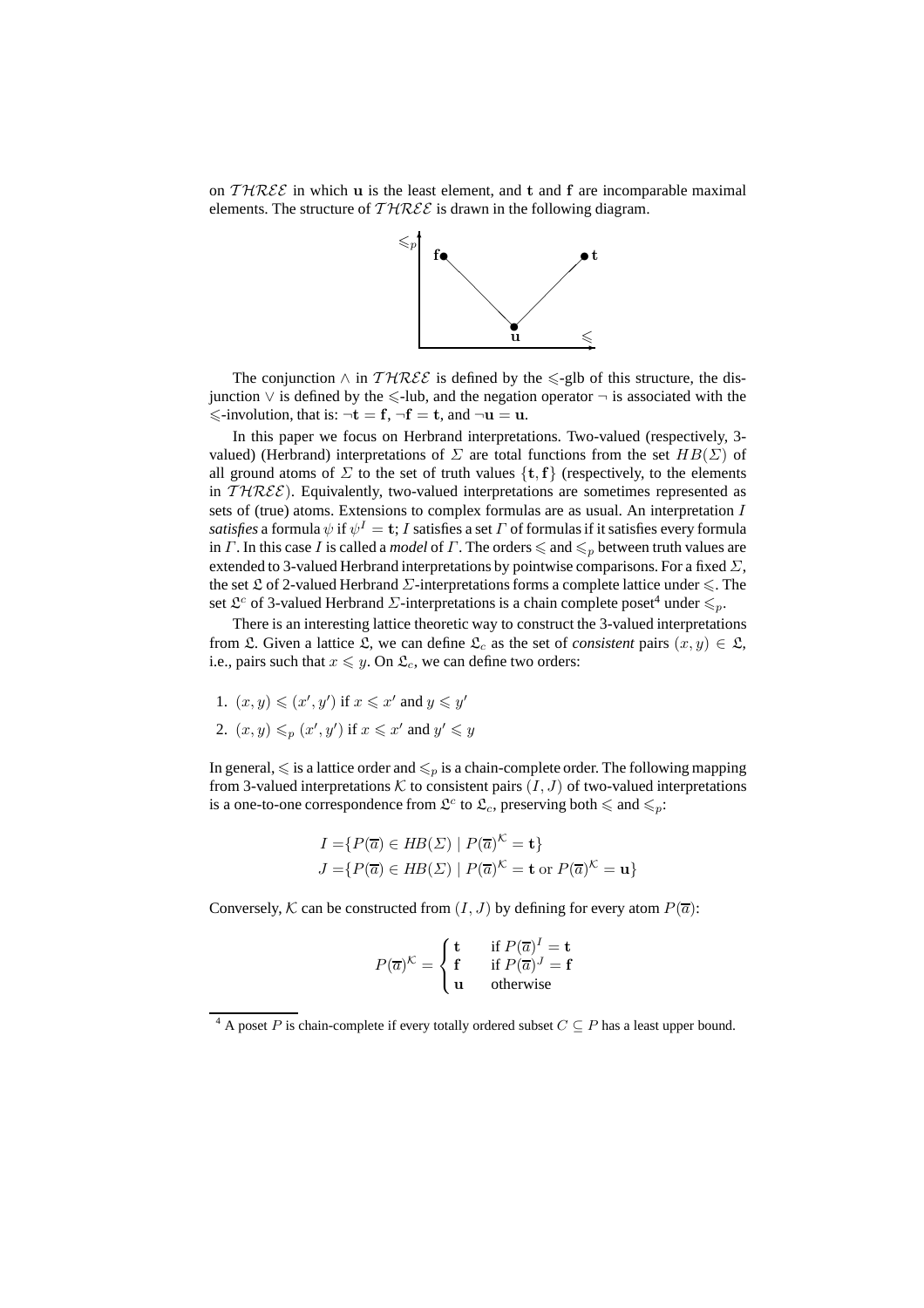#### **3.2 Fixpoint operators for LCWAs**

Below, we focus on theories  $\Gamma$  that include UNA and DCA, i.e., every model is isomorphic with a Herbrand model.

**Definition 5.** Let  $\Gamma$  be a consistent theory based on  $\Sigma$ . We say that a 3-valued Herbrand Σ-interpretation K *approximates* Γ (from below) iff for every 2-valued Herbrand model M of  $\Gamma$ ,  $K \leqslant_p M$ . The *optimal approximation for*  $\Gamma$  is a 3-valued  $\Sigma$ -interpretation, defined by  $\mathcal{K}_{opt}(\Gamma) = glb_{\leqslant_p}(\lbrace M \mid M \models \Gamma \rbrace)$ , where  $M$  ranges over 2-valued Herbrand models of Γ.

 $\mathcal{K}_{opt}(\Gamma)$  is the most precise of all 3-valued Herbrand  $\Sigma$ -interpretations approximating  $\Gamma$  and is well-defined since every nonempty set  $S \subseteq \mathcal{L}^c$  has a greatest lower bound and  $\Gamma$  is consistent. Back in the LCWA context, note that  $\mathcal{M}(D,\mathcal{L})$  satisfies the consistency condition, hence  $\mathcal{K}_{opt}(\mathcal{M}(D,\mathcal{L}))$  is well-defined.

In order to construct a 3-valued approximation for  $\mathcal{M}(D,\mathcal{L})$ , we first introduce a fixpoint operator on the chain complete poset of 3-valued Herbrand  $\Sigma$ -interpretations.

**Definition 6.** Define an operator  $\mathcal{O}_{\mathcal{LCWA}} : \mathfrak{L}^c \to \mathfrak{L}^c$  as follows: for every  $\mathcal{K} \in \mathfrak{L}^c$ , the interpretation  $K' = \mathcal{O}_{\mathcal{LCWA}}(\mathcal{K})$  is defined for each ground atom  $P(\overline{a})$  by:

$$
P(\overline{a})^{\mathcal{K}'} = \begin{cases} \mathbf{t} & \text{if } P(\overline{a}) \in D \\ \mathbf{f} & \text{if there is } \mathcal{LCWA} (P(\overline{x}), \Psi[\overline{x}]) \in \mathcal{L} \text{ such that} \\ \Psi[\overline{a}]^{\mathcal{K}} = \mathbf{t} \text{ and } P(\overline{a}) \notin D \\ \mathbf{u} & \text{otherwise} \end{cases}
$$

The idea is to iterate  $\mathcal{O}_{\mathcal{LCWA}}$  starting with total ignorance (a valuation that assigns u to every ground atom), and gradually extend the definite knowledge according to the database and its LCWAs.

**Proposition 3.**  $\mathcal{O}_{\mathcal{LCWA}}$  *is a*  $\leq_p$ *-monotone operator on the chain complete poset of 3valued* Σ*-interpretations, thus it has a least fixpoint. Moreover, the least fixpoint can be computed in polynomial time in the size of the database.*

*Proof.* Monotonicity follows from  $\leq_{p}$ -monotonicity of the truth assignment. By an extension of the well-known Knaster-Tarski theorem, every monotone operator in a chain complete poset has a fixpoint. Polynomial complexity follows from the fact that per application of the operator, the number of queries to be solved is polynomial in the size of the database and each query can be solved in polynomial time, while the number of iterations is at most polynomial in the size of the database.  $\Box$ 

**Definition 7.** Denote by  $\mathcal{O}_{\mathcal{LCWA}}^{\uparrow}$  the  $\leq_p$ -least fixpoint of  $\mathcal{O}_{\mathcal{LCWA}}$ .

*Example 4.*

1. If  $D = \emptyset$  and  $\theta_1 = \mathcal{LCWA}$  (*P*, *R*) then  $R^{\mathcal{O}_{\mathcal{LCWA}}^{\uparrow}} = \mathbf{u}$  and  $P^{\mathcal{O}_{\mathcal{LCWA}}^{\uparrow}} = \mathbf{u}$ .

2. Suppose that  $D = \emptyset$ ,  $\theta_1 = \mathcal{LCWA} (Q, \mathbf{t})$ , and  $\theta_2 = \mathcal{LCWA} (P, \neg Q)$ . In this case  $Q^{\mathcal{O}^{\uparrow}_{\mathcal{LCWA}}} = \mathbf{f}$  and  $P^{\mathcal{O}^{\uparrow}_{\mathcal{LCWA}}} = \mathbf{f}$ .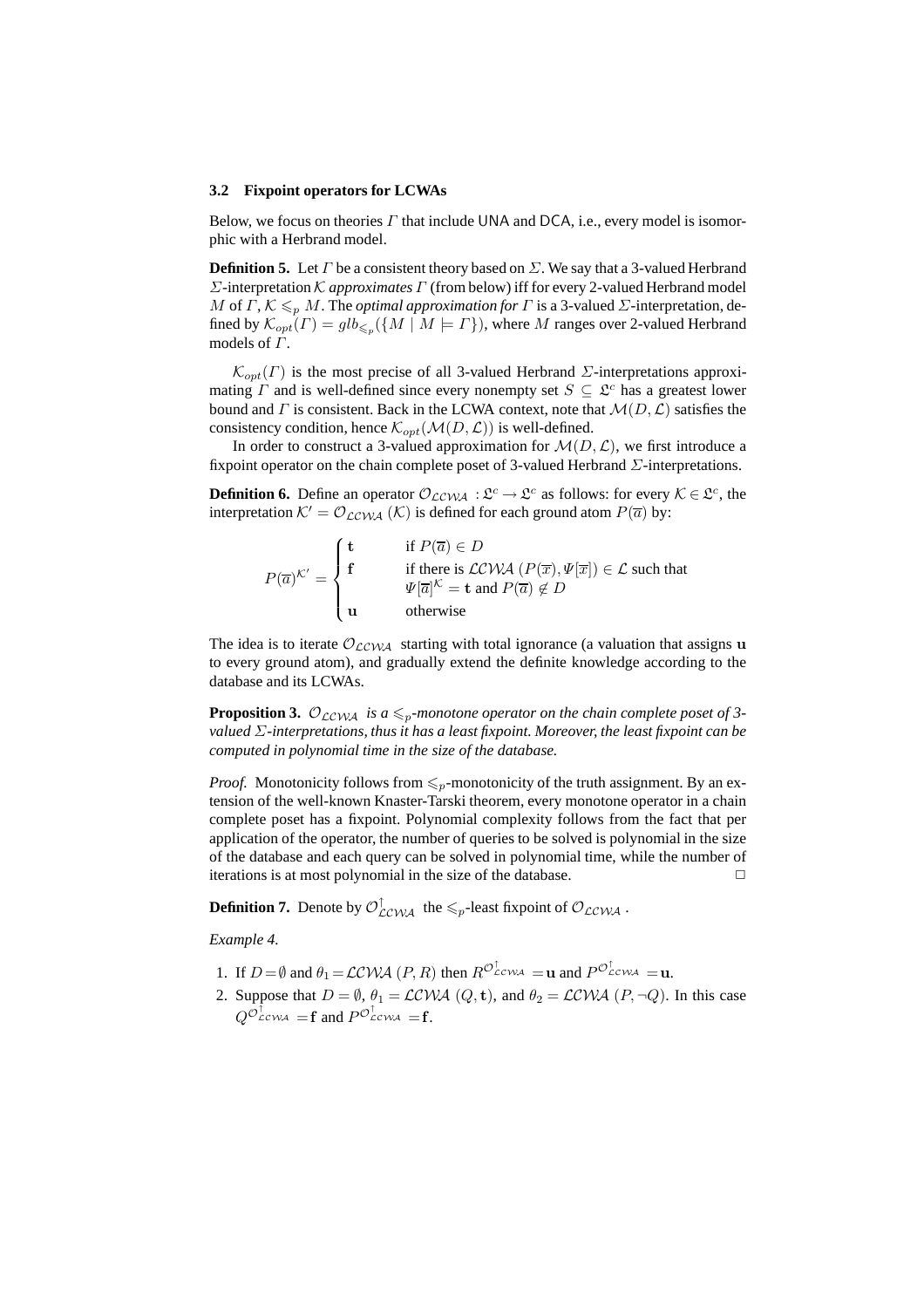3. Consider the database D of Example 1 and  $LCWA$  (Tel(x, y), Dept(x, CS)), that is discussed in Example 2. Here Tel(Bart Delvaux,  $1234567)^{{\mathcal{O}}_{\mathcal{LCWA}}} = \mathbf{f}$ , while Tel(Leen Desmet, 1234567) $^{{\mathcal{O}}^{\uparrow}_{\mathcal{LCWA}}} =$ u.

The following theorem shows that  $\mathcal{O}_{\mathcal{LCWA}}^{\uparrow}$  is a sound approximation of  $\mathcal{M}(D, \mathcal{L})$ .

**Theorem 1.** *(Soundness)*  $\mathcal{O}_{\mathcal{LCWA}}^{\uparrow}$  *approximates*  $\mathcal{M}(D, \mathcal{L})$ *.* 

*Proof (Outline).* Denote by  $\perp$  the interpretation that assigns **u** to every ground atom, and by  $\mathcal{O}_{\mathcal{LCWA}} (\perp)^i$  the *i*-th iteration of  $\mathcal{O}_{\mathcal{LCWA}}$  starting from  $\perp$ . Let M be a model of  $\mathcal{M}(D, \mathcal{L})$ . By induction on i, one shows that  $\mathcal{O}_{\mathcal{LCWA}}(\bot)^i \leq_p M$ .

*Example 5.* In the following two cases  $\mathcal{O}_{\mathcal{LCWA}}^{\uparrow}$  is strictly less than  $\mathcal{K}_{opt}(\mathcal{M}(D, \mathcal{L}))$ : 1.  $D = \emptyset$ ,  $\theta = \mathcal{LCWA}$   $(Q, P \vee \neg P)$ .

- All the models of  $\mathcal{M}(D,\mathcal{L})$  assign **f** to Q, thus  $Q^{\mathcal{K}_{opt}(\mathcal{M}(D,\mathcal{L}))} = \mathbf{f}$ . However, as in the standard 3-valued Kripke-Kleene semantics  $P \vee P$  is unknown whenever P is unknown, we have that  $Q^{\mathcal{O}_{\mathcal{LCWA}}^{\uparrow}} = \mathbf{u}$ .
- 2.  $D = \emptyset$ ,  $\theta_1 = \mathcal{LCWA} (P, R)$ ,  $\theta_2 = \mathcal{LCWA} (Q, R \supset \neg P)$ . Here again  $Q^{\mathcal{O}_{\mathcal{L}CWA}} = \mathbf{u}$ , while  $Q^{\mathcal{K}_{opt}(\mathcal{M}(D,\mathcal{L}))} = \mathbf{f}$ .

One way to address the phenomenon in item (1) is to extend the Kripke-Kleene semantics to supervaluations [4]. Under this semantics, two-valued and 3-valued tautologies/contradictions coincide. In what follows we avoid this problem by representing tautologies and contradictions only with the standard t and f symbols (respectively).

The difference between  $\mathcal{K}_{opt}(\mathcal{M}(D,\mathcal{L}))$  and  $\mathcal{O}_{\mathcal{LCWA}}^{\uparrow}$  in item 2 is more subtle. In this case  $\mathcal{M}(D,\mathcal{L})$  is the formula  $(R \supset \neg P) \wedge ((R \supset \neg P) \supset \neg Q)$ , which obviously entails  $\neg Q$ . The intuitive reason for the difference is that the window of expertise in  $\theta_2$  is exactly the meaning of  $\theta_1$ , and this link is not captured by  $\mathcal{O}_{\mathcal{LCWA}}$ . To gain completeness, some restrictions need to be imposed to the windows of expertise. In the following section we study such conditions.

#### **3.3 A hierarchy of LCWAs**

**Definition 8.** An *LCWA dependency graph* that is determined by a set of LCWAs  $\mathcal{L}$ , is a directed graph whose nodes correspond to  $R(\Sigma)$ , such that there is a directed edge from Q to P iff there exists  $LCWA (P(\overline{x}), \Psi[\overline{x}]) \in \mathcal{L}$  such that Q occurs in  $\Psi$ .

*Example 6.* Consider the following set of local-closed world assumptions:

$$
\mathcal{L} = \left\{ \begin{array}{ll} \mathcal{LCWA} (P_1(x), \mathbf{t}) & \mathcal{LCWA} (P_2(x), \mathbf{t}) & \mathcal{LCWA} (Q(x), P_1(x) \wedge P_2(x)) \\ \mathcal{LCWA} (Q(x), S(x)) & \mathcal{LCWA} (S(x), Q(x)) & \mathcal{LCWA} (R(x), Q(x)) \end{array} \right\}
$$

The corresponding (cyclic) dependency graph is shown below:

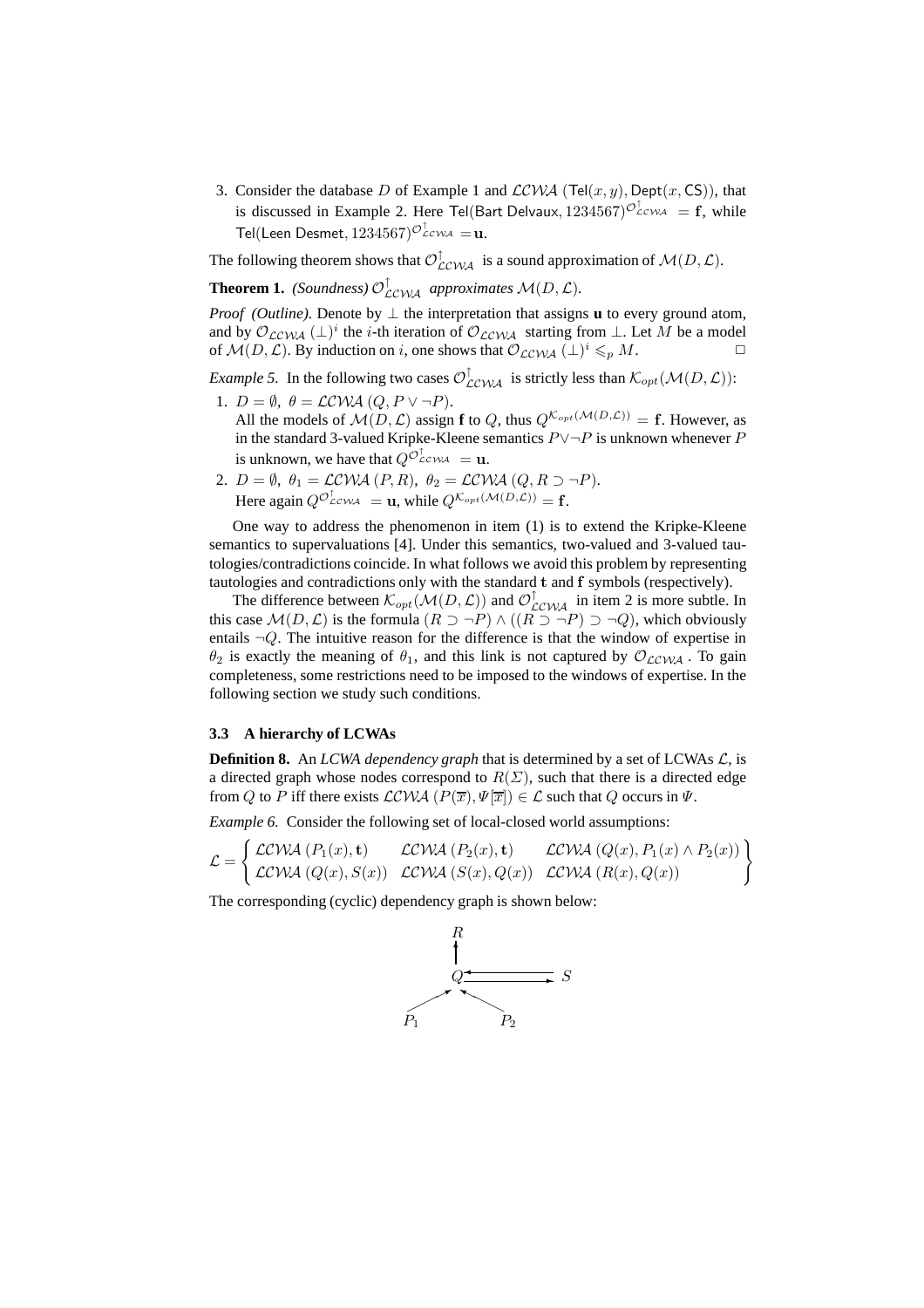**Definition 9.** A local closed-world assumption expression  $LCWA (P(\overline{x}), \Psi[\overline{x}])$  is *primitive* iff  $\Psi[\overline{x}]$  is either **t**, **f**, contains only the equality predicate or any Boolean combination of those. Likewise, a predicate P is *primitive* iff P appears as object of a primitive LCWA expression.

Primitive LCWAs induce CWI on appropriate subsets of their object predicates. Consider for instance  $LCWA$  ( $P(x)$ ,  $x = a$ ). This is a primitive LCWA and it specifies that CWI on P is obtained for the domain constant a. Thus  $\mathcal{M}(D,\mathcal{L}) \models P(a)$ or  $\mathcal{M}(D,\mathcal{L})\models \neg P(a)$ , for any database D. The following proposition formalizes this property and establishes the relationship between primitive LCWA and CWI.

**Proposition 4.** *Let* D *be a database and let*  $\theta = \mathcal{LCWA}(P(\overline{x}), \Psi) \in \mathcal{L}$  *be a primitive LCWA on D.* Then for any  $\overline{c}$  *s.t.*  $\Psi[\overline{c}]$  *is true,*  $\mathcal{M}(D,\mathcal{L}) \models P(\overline{c})$  *iff*  $P(\overline{c}) \in D$  *and*  $\mathcal{M}(D,\mathcal{L}) \models \neg P(\overline{c})$  *iff*  $P(\overline{c}) \notin D$ *. In this case, then, every model of*  $\mathcal{M}(D,\mathcal{L})$  *satisfies*  $\neg P(\overline{c})$ .

*Proof.* Let HU be the Herbrand universe of  $\Sigma$ . As  $\theta$  is a primitive LCWA, for every  $\overline{c} \in HU^n$  either  $\Psi[\overline{c}]$  holds in every Herbrand interpretation of  $\mathcal{M}(D,\mathcal{L})$  or else  $\Psi[\overline{c}]$  is falsified by every Herbrand interpretation. Assume that  $\Psi[\overline{c}]$  is true. If  $P(\overline{c}) \in D$ , then  $\mathcal{M}(D,\mathcal{L})$  contains the conjunct  $P(\bar{c})$ , hence every model of  $\mathcal{M}(D,\mathcal{L})$  satisfies  $P(\bar{c})$ . If  $P(\overline{c}) \notin D$ , then every model M of  $M(D, \mathcal{L})$  satisfies:

$$
\Psi[\overline{c}] \supset (P(\overline{c}) \supset P(\overline{c}) \in D)
$$

It follows that  $P(\overline{c})$  is false in M.

**Corollary 1.** Let D be a database and let  $\theta = \mathcal{LCWA}(P(\overline{x}), \Psi) \in \mathcal{L}$  be a primitive *LCWA on D. For any*  $\overline{c}$  *such that*  $\Psi[\overline{c}]$  *holds,*  $\mathcal{M}(D,\mathcal{L})$  *determines CWI on*  $P(\overline{c})$ *.* 

Another interesting relation between LCWA and CWI is the following:

**Proposition 5.** Let  $\theta = \mathcal{LCWA}(P(\overline{x}), \Psi[\overline{x}]) \in \mathcal{L}$ . If  $\mathcal{M}(D, \mathcal{L})$  determines CWI on  $\Psi[\overline{x}]$ *, then it also determines CWI on*  $P(\overline{x}) \wedge \Psi[\overline{x}]$  *and on*  $\neg P(\overline{x}) \wedge \Psi[\overline{x}]$ *.* 

*Proof.* Again, denote by  $HU$  the Herbrand universe of  $\Sigma$ . By assumption, for every  $\overline{c} \in HU^n$  either  $\mathcal{M}(D,\mathcal{L})| \neq \mathcal{V}[\overline{c}]$  or  $\mathcal{M}(D,\mathcal{L})| \neq \neg \Psi[\overline{c}]$ . In the second case,  $\mathcal{M}(D,\mathcal{L})| \neq$  $\neg (P(\overline{c}) \wedge \Psi[\overline{c}])$  and  $\mathcal{M}(D,\mathcal{L}) \models \neg (\neg P(\overline{c}) \wedge \Psi[\overline{c}])$ . In the first case, the values of  $P(\overline{c}) \wedge \Psi[\overline{c}]$  and  $\neg P(\overline{c}) \wedge \Psi[\overline{c}]$  are determined by the question whether  $P(\overline{c})$  and  $\neg P(\overline{c})$ are true. As in the proof of Proposition 4, this reduces to the validity of  $P(\overline{c}) \in P^D$ , which is determined by the content of  $D$ .  $\Box$ 

*Example 7.* Consider again Example 6. By the last proposition, some of the formulas to which  $\mathcal{M}(D,\mathcal{L})$  determines CWI can be inductively defined by the following stages: 1.  $P_1(x)$ ,  $\neg P_1(x)$ ,  $P_2(x)$ ,  $\neg P_2(x)$ . 2.  $P_1(x) \wedge P_2(x)$ ,  $\neg P_1(x) \wedge P_2(x)$ ,  $P_1(x) \wedge \neg P_2(x)$ ,  $\neg P_1(x) \wedge \neg P_2(x)$ .

**Definition 10.** A *hierarchically closed* database  $\mathcal{D}$  based on vocabulary  $\Sigma$  is a pair  $(D, \mathcal{L})$ , where D is a database and  $\mathcal{L}$  is a set of LCWAs inducing a cycle-free dependency graph.

3.  $Q(x) \wedge P_1(x) \wedge P_2(x)$ ,  $\neg Q(x) \wedge P_1(x) \wedge P_2(x)$ , and so forth.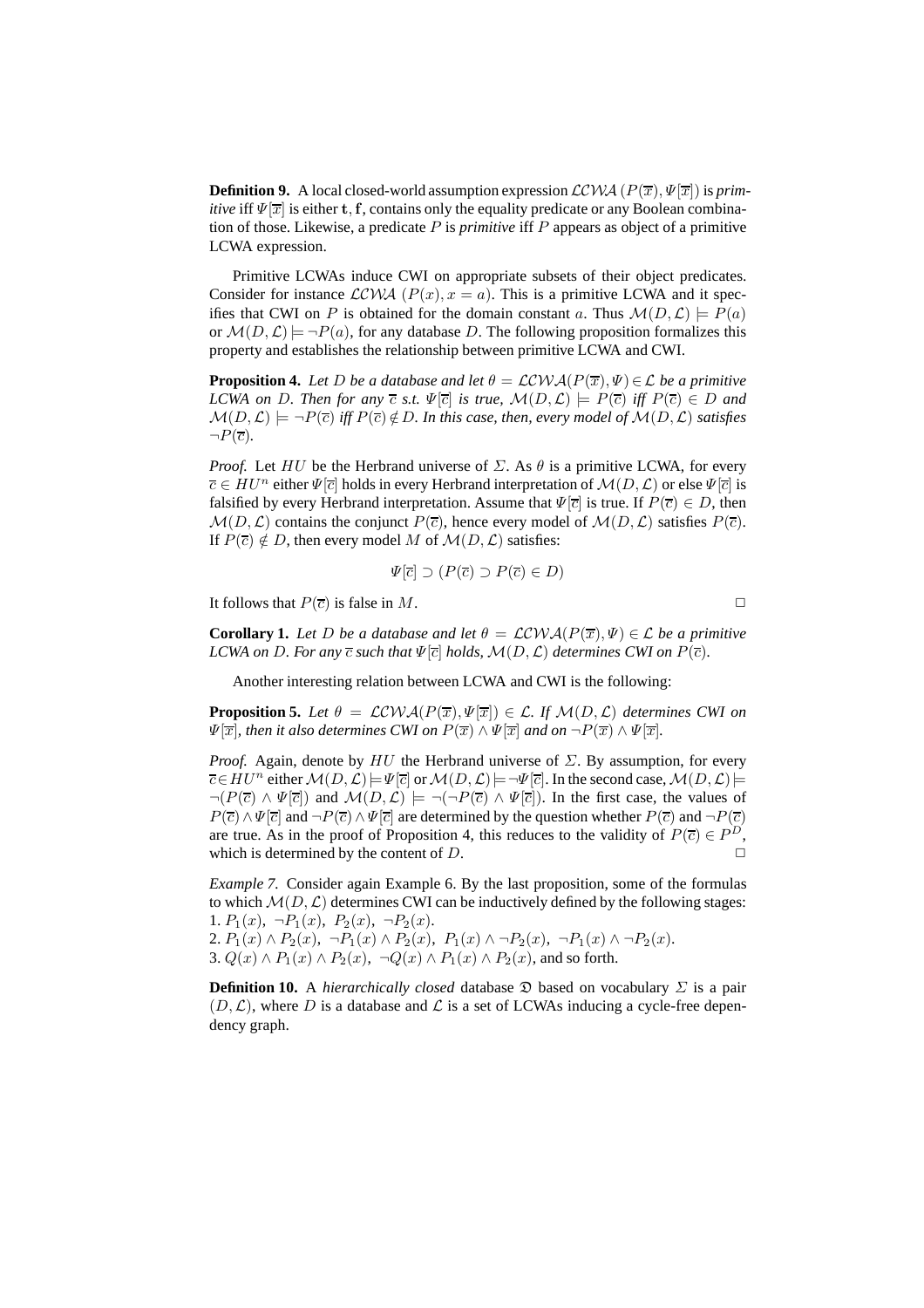The transitive closure of a cycle-free LCWA dependency graph is a well-founded strict order on  $\mathcal{R}(\Sigma)$ , denoted by  $\lt_{\mathcal{L}}$ . The minimal predicates in this order are those that are the object of a primitive LCWA (recall that every predicate is the object of exactly one LCWA in  $\mathcal{L}$ ). This property together with the definition of  $\mathcal{O}_{\mathcal{LCWA}}$  are the corner stones for the following constructive definition of an approximation of  $\mathcal{M}(D,\mathcal{L})$ .

**Definition 11.** Let  $\mathfrak{D} = (D, \mathcal{L})$  be a hierarchically closed database. The interpretation  $\mathcal{K}_{\mathcal{L}}$  that is *induced* by  $\mathfrak{D}$  is defined by induction on  $\lt_{\mathcal{L}}$  as follows: for each predicate P of  $\Sigma$  and every tuple  $\overline{a}$ ,

> $P(\overline{a})^{\mathcal{K}_{\mathcal{L}}} =$  $\sqrt{ }$  $\int$  $\overline{\mathcal{L}}$ t if  $P(\overline{a}) \in D$ f if there exists  $LCWA (P(\overline{x}), \Psi[\overline{x}]) \in \mathcal{L}$  s.t.  $\Psi[\overline{a}]^{\mathcal{K}_{\mathcal{L}}} = \mathbf{t}$  and  $P(\overline{a}) \notin D$ u otherwise

*Note 1.* In spite of their similar forms, Definitions 6 and 11 define 3-valued interpretations in different ways. In Definition 6 a given operator is iterated so that several 3-valued interpretations are constructed until a fixpoint is reached. Definition 11, on the other hand, induces a gradual construction of a *single* interpretation, starting from bottom elements of the underlying LCWA dependency graph. This construction only works for cycle-free graphs.

It is easy to see how an algorithm to compute  $\mathcal{K}_{\mathcal{L}}$  could look like: first, a primitive predicate P from  $\Sigma$  is (non-deterministically) selected. For every tuple  $\overline{a}$  of the domain, if  $P(\overline{a})$  is in the database, then  $P(\overline{a})^{\mathcal{K}_{\mathcal{L}}} = \mathbf{t}$ . Otherwise, if the corresponding window of expertise  $\Psi_P(\overline{a})$  holds in  $\mathcal{K}_\mathcal{L}$ , then  $P(\overline{a})^{\mathcal{K}_\mathcal{L}} = \mathbf{f}$ . Otherwise,  $P(\overline{a})^{\mathcal{K}_\mathcal{L}}$  is u. The same steps can be repeated for any predicate Q once all the predicates on which Q depends have been evaluated.

### **Proposition 6.**  $K_{\mathcal{L}}$  *can be computed in polynomial time in the size of the database D.*

**Proposition 7.**  $K_{\mathcal{L}} \equiv \mathcal{O}_{\mathcal{LCWA}}^{\uparrow}$  for every hierarchically closed database  $\mathfrak{D} = (D, \mathcal{L})$ .

*Proof.* Let  $rank(P) = max({1+rank(Q) | Q <_{\mathcal{L}} P})$  and  $rank(Q) = 1$  iff Q is primitive. The proof is by induction on these ranks: If  $rank(P)=1$  then as P is a primitive predicate, by the definitions of  $\mathcal{O}_{LCWA}^{\dagger}$  and  $\mathcal{K}_{\mathcal{L}}, P^{\mathcal{O}_{LCWA}^{\dagger}} = P^{\mathcal{K}_{\mathcal{L}}}$ . If  $rank(P) = n$ for some  $n > 1$ , then  $P^{\mathcal{O}_{LCWA}^{\dagger}}$  is computed using the elements in  $\{Q \mid Q <_{\mathcal{L}} P\}$ . As the rank of each element  $Q$  in this set is strictly smaller than  $n$ , by induction hypothesis  $Q^{\mathcal{O}^\uparrow_{\mathcal{LCWA}}}=Q^{\mathcal{K}_\mathcal{L}}.$  It follows then that  $\mathcal{O}_{\mathcal{LCWA}}$  and  $\mathcal{K}_\mathcal{L}$  must assign the same truth value for P, so again  $P^{\mathcal{O}_{\mathcal{LCWA}}^{\dagger}} = P$  $\kappa$ <sub>c</sub>  $\Box$ 

Given Proposition 7, the soundness of  $\mathcal{K}_{\mathcal{L}}$  is obtained as a corollary of Theorem 1.

**Corollary 2.** *(Soundness)* Let  $\mathfrak{D} = (D, \mathcal{L})$  be a hierarchically closed database. Then  $\mathcal{K}_{\mathcal{L}}$  *approximates*  $\mathcal{M}(D, \mathcal{L})$ *.* 

The next theorem states conditions under which *optimal* approximation for  $\mathcal{M}(D,\mathcal{L})$ can be effectively constructed. Below,  $\leq \mathcal{L}$  denotes the reflexive closure of  $\leq \mathcal{L}$ .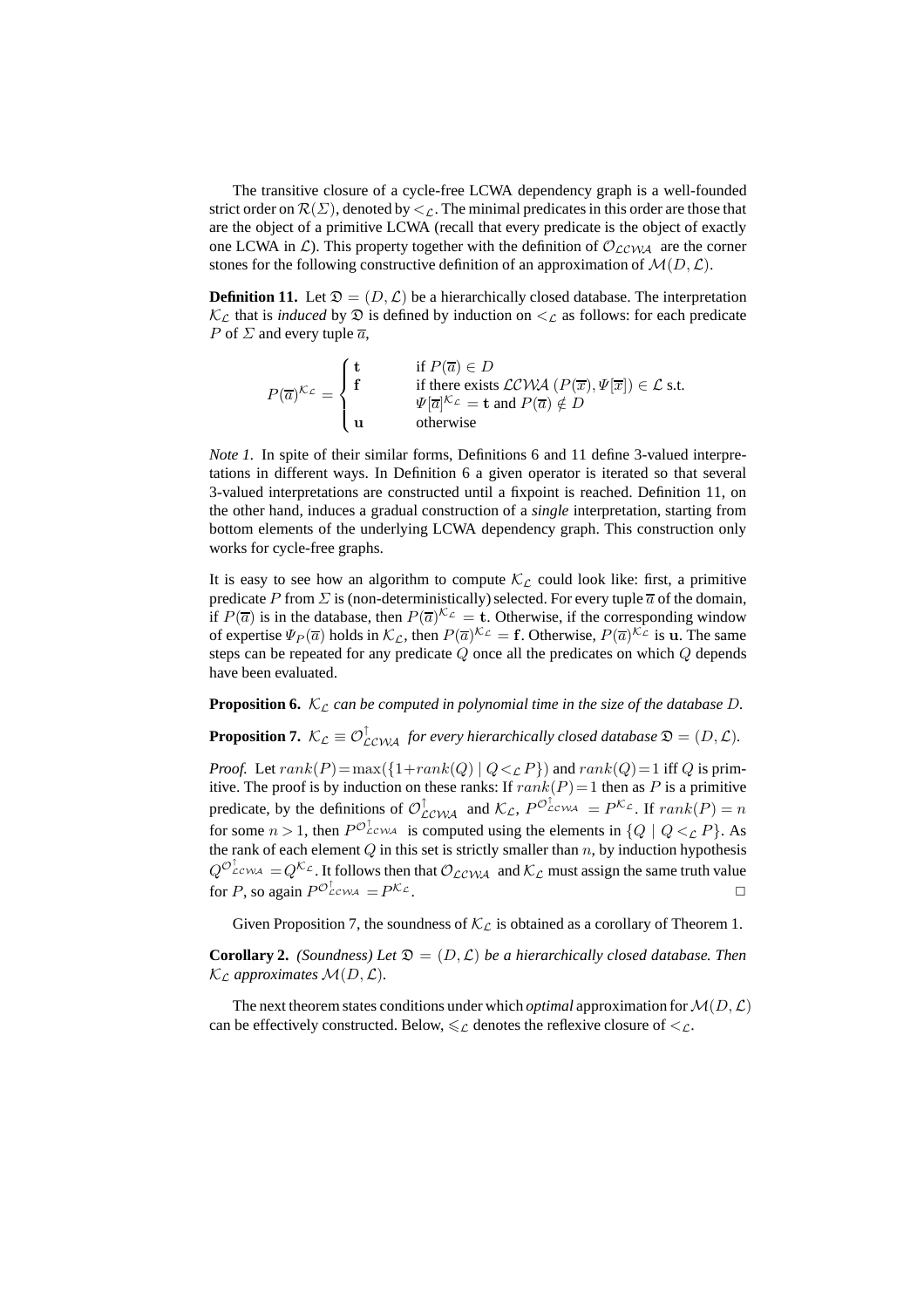**Theorem 2.** *(Completeness) Let*  $\mathfrak{D} = (D, \mathcal{L})$  *be a hierarchically closed database. If* Ψ<sup>θ</sup> *(the windows of expertise of an LCWA expression* θ*) is a conjunction of literals for every LCWA*  $\theta$  *in L, then*  $\mathcal{K}_{\mathcal{L}} = \mathcal{K}_{opt}(\mathcal{M}(D,\mathcal{L}))$ *.* 

*Proof (Outline).* The proof is based on the fact that for every predicate  $P, K_{\mathcal{L}}|_{\{Q|Q \leq \mathcal{L}P\}}$  $= glb({I|_{Q|Q \leq C}} P_I | I \models \mathcal{M}(D, \mathcal{L})).$  This is proven by induction on the dependency order on predicates. The crucial step is when  $P(\overline{a})^{\mathcal{K}_{\mathcal{L}}} = \mathbf{u}$ , which is when  $P(\overline{a}) \notin D$ and  $\Psi_P(\overline{a})^{\mathcal{K}_\mathcal{L}} \neq \mathbf{t}$ . In that case, we show the existence of models I and I' of  $\mathcal{M}(D,\mathcal{L})$ making  $P(\overline{a})$  t, resp. f. The database D itself represents a model of  $\mathcal{M}(D,\mathcal{L})$  in which  $P(\overline{a})$  is false. In constructing a model in which  $P(\overline{a})$  is true, we exploit the fact that  $\Psi_P(\overline{a})^{\mathcal{K}_\mathcal{L}} \neq \mathbf{t}$ . Since  $\Psi_P$  is a conjunction of literals, there is a literal l s.t.  $l^{\mathcal{K}_\mathcal{L}} \neq \mathbf{t}$  and  $l$  is less than  $P$  in the dependency order. Using the induction hypothesis we construct a model I' of  $M(D, \mathcal{L})$  s.t.  $P(\overline{a})^{I'} = \mathbf{t}$  but  $l^{I'} = \mathbf{f}$  and hence  $\Psi_P(\overline{a})^{I'} = \mathbf{f}$ .

*Note 2.* As Example 5 shows, the requirement in Theorem 2 that  $\Psi_{\theta}$  should be a conjunction of literals is indeed necessary.

*Example 8.* Consider a database in which  $D = \{P_1(a), P_1(b), P_2(a), Q(c)\}\$  and  $\mathcal L$  is the set of LCWA of Example 6 without  $LCWA (Q(x), S(x))$ . That is,

$$
\mathcal{L} = \left\{ \begin{array}{ll} \mathcal{LCWA} (P_1(x), \mathbf{t}) & \mathcal{LCWA} (P_2(x), \mathbf{t}) & \mathcal{LCWA} (Q(x), P_1(x) \wedge P_2(x)) \\ \mathcal{LCWA} (S(x), Q(x)) & \mathcal{LCWA} (R(x), Q(x)) \end{array} \right\}
$$

This database is hierarchically closed as the dependency graph induced by  $\mathcal L$  is acyclic. Also, as each window of expertise is a conjunction of literals, the conditions of Theorem 2 are satisfied in this case. Clearly,  $Q(a)^{K_c} = \mathbf{f}$ ,  $Q(b)^{K_c} = \mathbf{u}$  and  $Q(c)^{K_c} = \mathbf{t}$ . By Corollary 2, then,  $\mathcal{M}(D,\mathcal{L}) \models \neg Q(a)$  and  $\mathcal{M}(D,\mathcal{L}) \models Q(c)$ . Moreover, by Theorem 2,  $\mathcal{K}_{\mathcal{L}}$  is an optimal approximation of  $\mathcal{M}(D,\mathcal{L})$ .

## **4 Query Answering**

In the previous section we presented techniques to compute an (optimal) 3-valued interpretation for the meaning of a database and its set of LCWAs. In this section we show how these interpretations can be used for query answering in incomplete databases.

**Definition 12.** Given a 3-valued  $\Sigma$ -interpretation  $\mathcal K$  and a query  $\mathcal Q[\overline{x}]$  in  $\Sigma$ , define:

- **–** *Certain answers*:  $Cert(Q[\overline{x}]) = {\overline{x} \mid Q[\overline{x}]}^{\mathcal{K}} = \mathbf{t}.$
- **–** *Possible answers*:  $Poss(Q[\overline{x}]) = {\overline{x} | Q[\overline{x}]}^{\mathcal{K}} \geq \mathbf{u}}$ .

*Note 3.* The notions of certain and possible answers proposed here differ from definitions considered in some domains of incomplete databases (see for instance [1]), where the certain and possible answers depend on whether an open or closed-world is assumed. Our definition is based on 3-valued semantics and it does not rely on the assumption that is adopted for the database.

**Proposition 8.** Let  $\mathfrak{D} = (D, \mathcal{L})$  *be a hierarchically closed database. If a ground tuple*  $\overline{d}$  *is a certain answer for* Q *in*  $\mathcal{K}_{\mathcal{L}}$ *, then*  $\mathcal{M}(D,\mathcal{L}) \models \mathcal{Q}[\overline{d}]$ *.*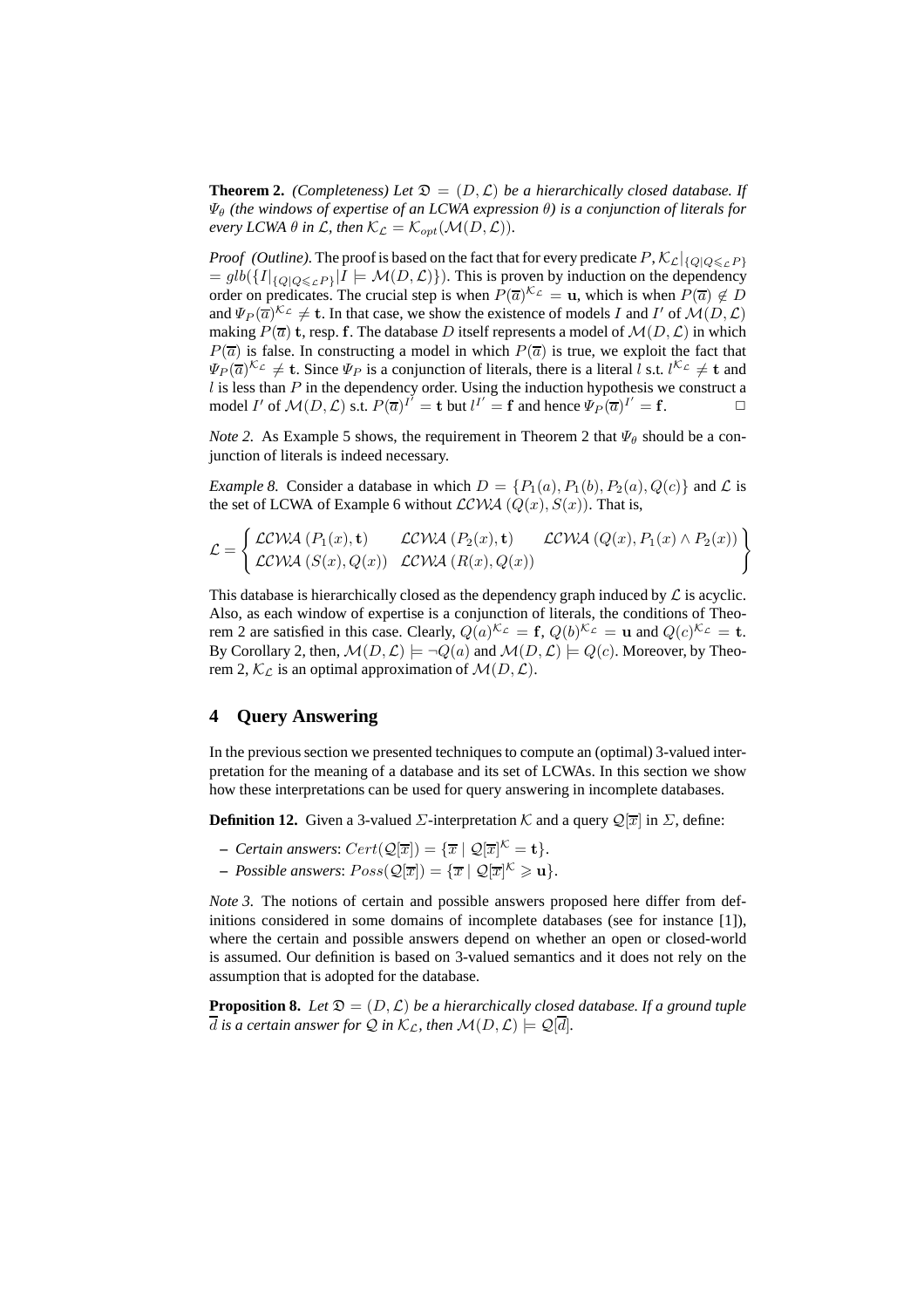We can not prove in general that for any possible answer  $\overline{d}$  for a query Q in  $\mathcal{K}_{\mathcal{L}}$ , that  $\mathcal{M}(D,\mathcal{L}) \cup \{Q[d]\}\$ is consistent. All we can assure is that the set of possible answers for  $Q$  constitutes a safe (and usually quite precise) over-approximation of this set.

**Proposition 9.** Let  $\mathfrak{D} = (D, \mathcal{L})$  be a hierarchically closed database and  $\mathcal{Q}$  a dis*junction of literals. If a ground tuple*  $\overline{d}$  *is a possible answer for* Q *in*  $K_{\mathcal{L}}$  *and*  $K_{\mathcal{L}}$  =  $\mathcal{K}_{opt}(\mathcal{M}(D,\mathcal{L}))$ , then  $\mathcal{M}(D,\mathcal{L}) \cup \{ \mathcal{Q}[\overline{d}] \}$  is satisfiable.

Given a 3-valued Herbrand  $\Sigma$ -interpretation  $\mathcal K$  and a query  $\mathcal Q[\overline{x}]$  in  $\Sigma$ , we compute certain/possible answers by Algorithm 1 below. In this algorithm, steps 1 and 2 are computed once (unless  $K$  is changed), while step 3 is executed for each new query. Observe that in step 3.a we under-approximate positive occurrences and over-approximate negative occurrences of predicates, while in 3.b we do the converse.

#### **Algorithm 1** : Computing Certain/Possible Answers

1: For each predicate P, define  $\Sigma' = \{ R \in \Sigma : R^{\mathcal{K}} \text{is 2-valued} \} \cup \{ P_u, P_t : P^{\mathcal{K}} \text{is 3-valued} \}.$ 2: Define  $I^{\hat{K}}$  as the 2-valued Herbrand  $\Sigma'$ -interpretation, such that:

- $R^{I^{\mathcal{K}}}_{\nu} = R^{\mathcal{K}}$  if  $R^{\mathcal{K}}$  is 2-valued in  $\mathcal{K}$ .
- $P_t^{I^K} = {\overline{d} \mid P(\overline{d})^K = \mathbf{t}}.$
- $P_u^{I^K} = {\overline{d} \mid P(\overline{d})^K \geqslant \mathbf{u}}.$

3: Consider the query  $\mathcal{Q}[\overline{x}]$ .

3.a To obtain **certain** answers for  $\mathcal{Q}[\overline{x}]$  compute  $\mathcal{Q}^c[\overline{x}]$  as follows:

- Replace positive occurrences of 3-valued predicates  $P$  by  $P_t$ .
- Replace negative occurrences of 3-values predicates  $P$  by  $P_u$ .

3.b To obtain **possible** answers for  $\mathcal{Q}[\overline{x}]$  compute  $\mathcal{Q}^p[\overline{x}]$  as follows:

- Replace positive occurrences of 3-valued predicates  $P$  by  $P_u$ .
- Replace negative occurrences of 3-valued predicates  $P$  by  $P_t$ .

**Theorem 3.** A ground tuple  $\overline{d}$  is a certain (alternatively possible) answer for  $\mathcal{Q}[\overline{x}]$  in  ${\cal K}$  *iff*  $\overline{d}$  *is an answer to*  ${\cal Q}^c$  *(alternatively*  ${\cal Q}^p$ *) in*  $I^{\cal K}.$ 

*Proof.* Consider the (non-standard representation of) truth assignment interpreting a formula  $\varphi$  in a pair of structures  $(I, J)$  with the same domain, such that positively occurring atoms of  $\varphi$  are interpreted by I, and negatively occurring ones by J. A satisfaction relation  $\models$  between these valuations and formulas in  $\Sigma$  is inductively defined as follows:

 $\overline{\mathcal{A}} = (I, J) \models P(\overline{d}) \text{ iff } I \models P(\overline{d}), \text{ i.e., } \overline{d}^I \in P^I;$  $(I, J) \models \neg \varphi$  iff  $(J, I) \not\models \varphi;$  $\mathcal{L} = (I, J) \models \varphi \lor \psi \text{ iff } (I, J) \models \varphi \text{ or } (I, J) \models \psi;$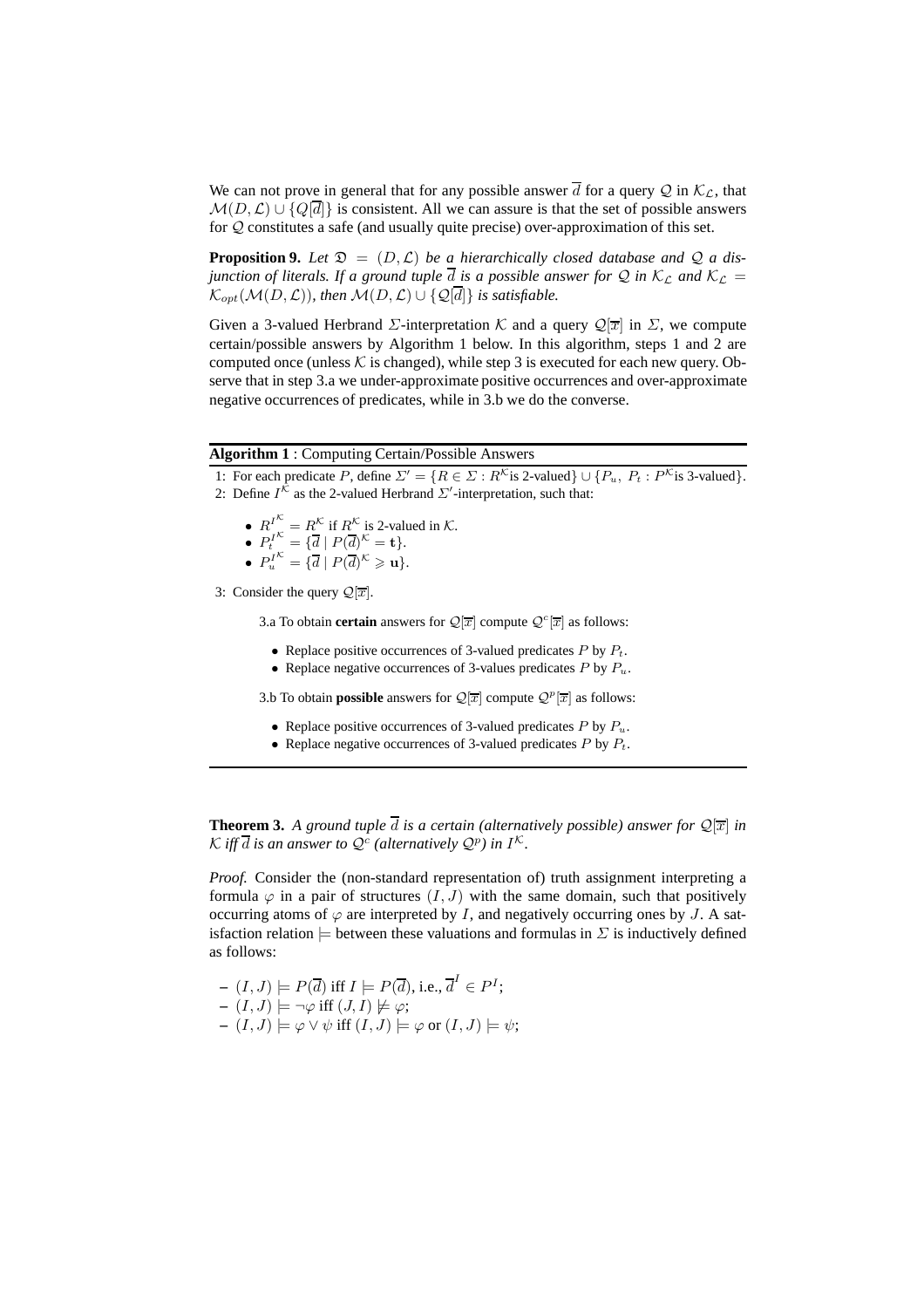$$
- (I, J) \models \exists \overline{x} \ \varphi(\overline{x}) \text{ iff there is a } \overline{d} \in dom(I), \text{ such that } (I[\overline{x}/\overline{d}], J[\overline{x}/\overline{d}]) \models \varphi(\overline{x}).
$$

There is a strong link with 3-valued logic. Indeed, when  $(I, J)$  is the result of splitting a 3-valued interpretation  $K$  in a 2-valued underestimation  $I$  and 2-valued overestimation  $J$  (see Section 3.1), then it is well-known that :

$$
-\varphi^{\mathcal{K}} = \mathbf{f} \text{ iff } (J, I) \not\models \varphi; \n-\varphi^{\mathcal{K}} = \mathbf{u} \text{ iff } (J, I) \models \varphi \text{ and } (I, J) \not\models \varphi; \n-\varphi^{\mathcal{K}} = \mathbf{t} \text{ iff } (I, J) \models \varphi.
$$

A straightforward consequence of these equalities is  $\varphi^{\mathcal{K}} \geq \mathbf{u}$  iff  $(J, I) \models \varphi$ . Let  $(I, J)$ be the pair of 2-valued Herbrand  $\Sigma$ -interpretations associated with K. By construction of  $I^{\mathcal{K}}$  (see step 2 in Algorithm 1), for every 3-valued predicate P,  $(P_t)^{I^{\mathcal{K}}} = P^I$  and  $(P_u)^{I^K} = P^J$ . It is easy to see that for any tuple of domain elements  $\overline{d}$ ,  $(I, J) \models \mathcal{Q}[\overline{d}]$ iff  $I^{\mathcal{K}}\models\mathcal{Q}^{c}[\overline{d}]$  and  $(J,I)\models\mathcal{Q}[\overline{d}]$  iff  $I^{\mathcal{K}}\models\mathcal{Q}^{p}[\overline{d}].$  It follows that if  $I^{\mathcal{K}}\models\mathcal{Q}^{c}[\overline{d}],$  then  $\mathcal{Q}[\overline{d}]^{\mathcal{K}} = \mathbf{t}$ , i.e.,  $\overline{d}$  is a certain answer for Q, and if  $I^{\mathcal{K}} \models \mathcal{Q}^p[\overline{d}]$  then  $\mathcal{Q}[\overline{d}]^{\mathcal{K}} \geq \mathbf{u}$ , i.e.,  $\overline{d}$ is a possible answer for  $Q$ .

*Example 9.* Consider the database  $\mathfrak D$  of Example 8. Let us check the query  $\mathcal Q[x] =$  $P_1(x) \wedge R(x)$  for  $x = b$ . Let  $\mathcal{K}_{\mathcal{L}}$  be the 3-valued interpretation that is induced by  $\mathfrak D$  (obtained by the inductive construction of Definition 11), and let  $I$  be the 2-valued interpretation derived from  $\mathcal{K}_{\mathcal{L}}$  by step 2 of Algorithm 1. Since  $P_1$  is 2-valued in  $\mathcal{K}_{\mathcal{L}}$ , for every constant a,  $P_1(a)^{K_{\mathcal{L}}} = P_1(a)^I$ . The predicate R is 3-valued in  $\mathcal{K}_{\mathcal{L}}$ , and following step 2 we replace it by  $R_t$  and  $R_u$  in I. It follows that  $R_t(b)^{\text{I}} = \mathbf{f}$  and  $R_u(b)^I = \mathbf{t}$ . Rewriting  $\mathcal{Q}[x]$  using now step 3, we obtain  $\mathcal{Q}^c[x] = P_1(x) \wedge R_t(x)$  and  $Q^p[x] = P_1(x) \wedge R_u(x)$ . It follows that  $x = b$  is a possible but not a certain answer for  $\mathcal{Q}[x]$  (that is,  $b \in Poss(\mathcal{Q}) - Cert(\mathcal{Q})$ ).

The last example demonstrates query answering in hierarchically closed databases. The whole process can be summarized as follows:

- 1) Given a database  $\mathfrak{D} = (D, \mathcal{L})$ , check whether it is hierarchically closed (this is simple, as both the construction of the dependency graph and cycle checking for it are polynomial in the size of  $\mathcal{L}$ ).
- 2) Apply the procedure that is sketched in the paragraph above the proof of Proposition 6 for constructing the 3-valued interpretation  $\mathcal{K}_c$  that is induced by  $\mathfrak{D}$ .
- 3) Given a query  $Q$ , apply Algorithm 1 with  $K_{\mathcal{L}}$  and  $Q$ .

## **5 Related Works**

In [6], the authors introduced the concept of closed-world information on a formula  $Q$ in the context of logical agents. The idea amounts to the specification of which parts of a logical theory are complete. More formally, an agent has CWI relative to a formula  $\mathcal{Q}(\overline{x})$  if every ground instance  $\mathcal{Q}(\overline{a})$  is either entailed by the first-order knowledge base or necessarily false. As argued in this paper (see the discussion after Definition 4), the notions of CWI and LCWA (as presented here) are closely related, but they capture different properties of different entities.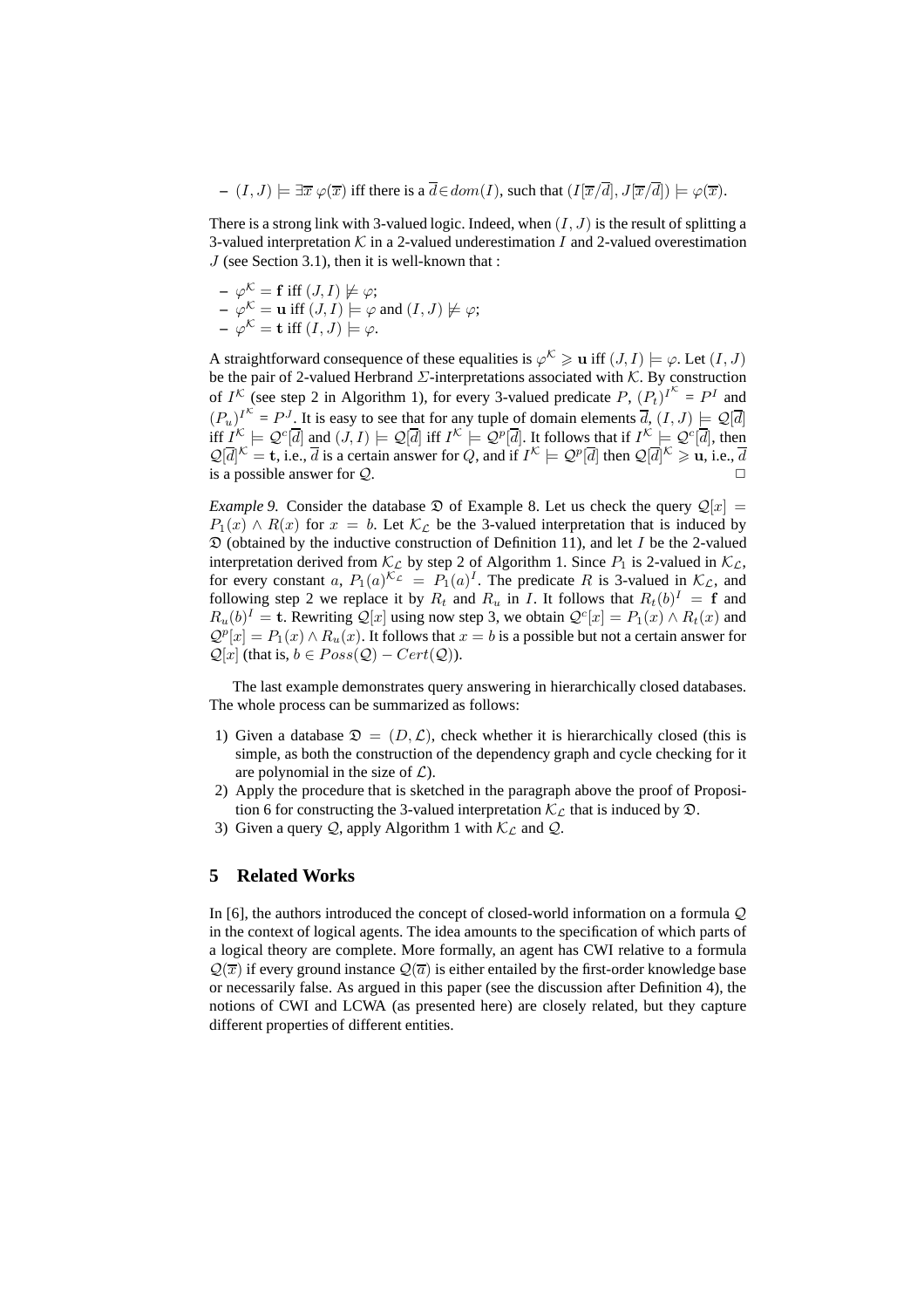Doherty et al. [5] propose a semantics for the CWI of Etzioni et al. in terms of (second-order) circumscription. This approach generalizes the one in [6] by allowing limited use of negation and disjunction in the representation of CWI, while retaining tractability of reasoning. The query processing in [5] is based on fixpoint semantics. One of the robust characteristics of this approach is the possibility to express inductive definitions by means of CWI formulas. The correspondence between this approach and our notion of LCWA is considered in detail in [3].

The database community has made important contributions to the study of locally complete databases. In [12], Motro formalizes the concept of partial completeness in relational databases by means of *completeness constraints*, which are concerned with "true information that must be part of a complete database". Such constraints are represented in the conjunctive relational calculus. The role of Motro's completeness constraints is taken here by the windows of expertise, which are represented by a more expressive language (function-free first-order). In [11], Levy investigates how to determine whether the answer to a given query is complete even if the database is incomplete. The notion of completeness is semantically characterised in terms of *virtual* relations (those that are true in the real world) and *available relations* (the actual database). Neither Motro nor Levy address the problem of obtaining possible answers to queries, as we do in this paper.

In answer-set programming, Gelfond and Lifschitz [7] introduce the possibility to *partially* define a predicate by combining in one rule classical negation and negation as failure. Consider, for instance, the following program<sup>5</sup>: { $\neg p \leftarrow$  not  $p, \varphi$ }. Under stable-models semantics [8], the truth of  $\neg p$  can be established if no evidence is found about p and  $\varphi$  is provable. The relationship with the LCWA in this context is clear:  $\varphi$  is a window of expertise of p.

# **6 Conclusions and Future Work**

We have presented a general algebraic fixpoint theory for the local closed-world assumption of relational databases. The framework proposed here re-conciliates the notions of CWI and LCWA used in the contexts of knowledge-base agents and relational databases. More specifically, (i) important cases in which LCWA induces CWI are identified, and (ii) a simple query answering mechanism that allows to distinguish between possible and certain answers is introduced. Future lines of research include the following topics:

**– Extension from relational to deductive databases.** In deductive databases (sometimes referred as Datalog), so called intensional predicates are defined in terms of extensional relations. Given a relational database and set of LCWAs, it would be informative to identify where locally complete extensional relations induce complete knowledge on intensional ones. The immaterial nature of intensional predicates presumably requires some extension of the notion of LCWA considered in this paper.

 $<sup>5</sup>$  Following standard conventions, the symbols  $\neg$  and not represent classical negation and nega-</sup> tion as failure, respectively.